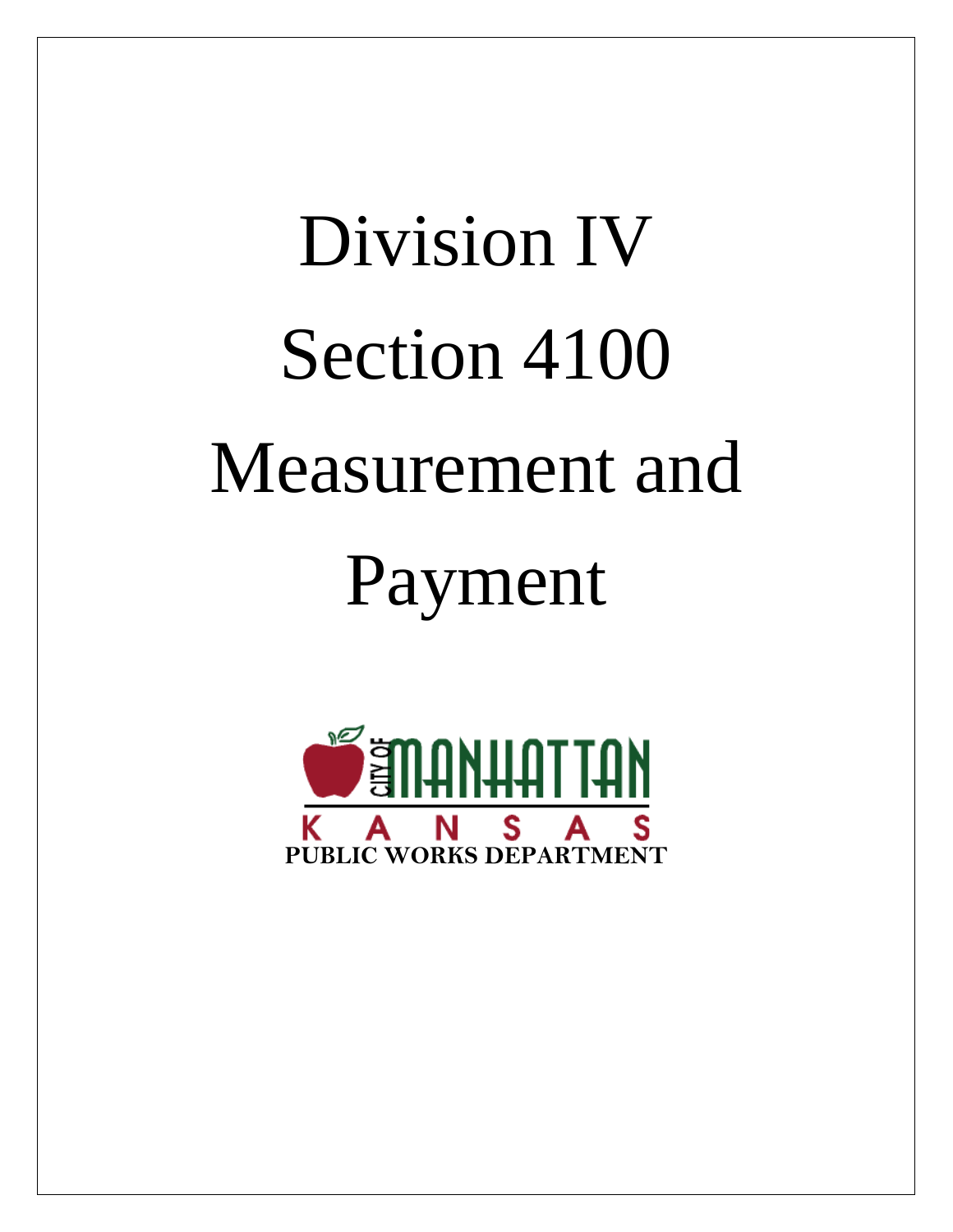# **DIVISION IV** CONSTRUCTION AND MATERIAL SPECIFICATIONS

# **SECTION 4100 MEASUREMENT AND PAYMENT**

| 4100 | <b>SCOPE.</b> |                |
|------|---------------|----------------|
| 4101 |               |                |
| 4102 |               |                |
| 4103 |               |                |
| 4104 |               |                |
| 4105 |               |                |
| 4106 |               |                |
| 4107 |               |                |
| 4108 |               |                |
| 4109 |               |                |
| 4110 |               | 3              |
| 4111 |               |                |
| 4112 |               |                |
| 4113 |               |                |
| 4114 |               |                |
| 4115 |               |                |
| 4116 |               |                |
| 4117 |               |                |
| 4118 |               |                |
| 4119 |               |                |
| 4120 |               |                |
| 4121 |               |                |
| 4122 |               |                |
| 4123 |               |                |
| 4124 |               |                |
| 4125 |               |                |
| 4126 |               |                |
| 4127 |               | 6              |
| 4128 |               | 6              |
| 4129 |               | 6              |
| 4130 |               | 6              |
| 4131 |               |                |
| 4132 |               | $\overline{7}$ |
| 4133 |               |                |
| 4134 |               | 7              |
| 4135 |               | 7              |
| 4136 |               | -7             |
| 4137 |               | $\overline{7}$ |
| 4138 |               | -7             |
| 4139 |               | $\overline{7}$ |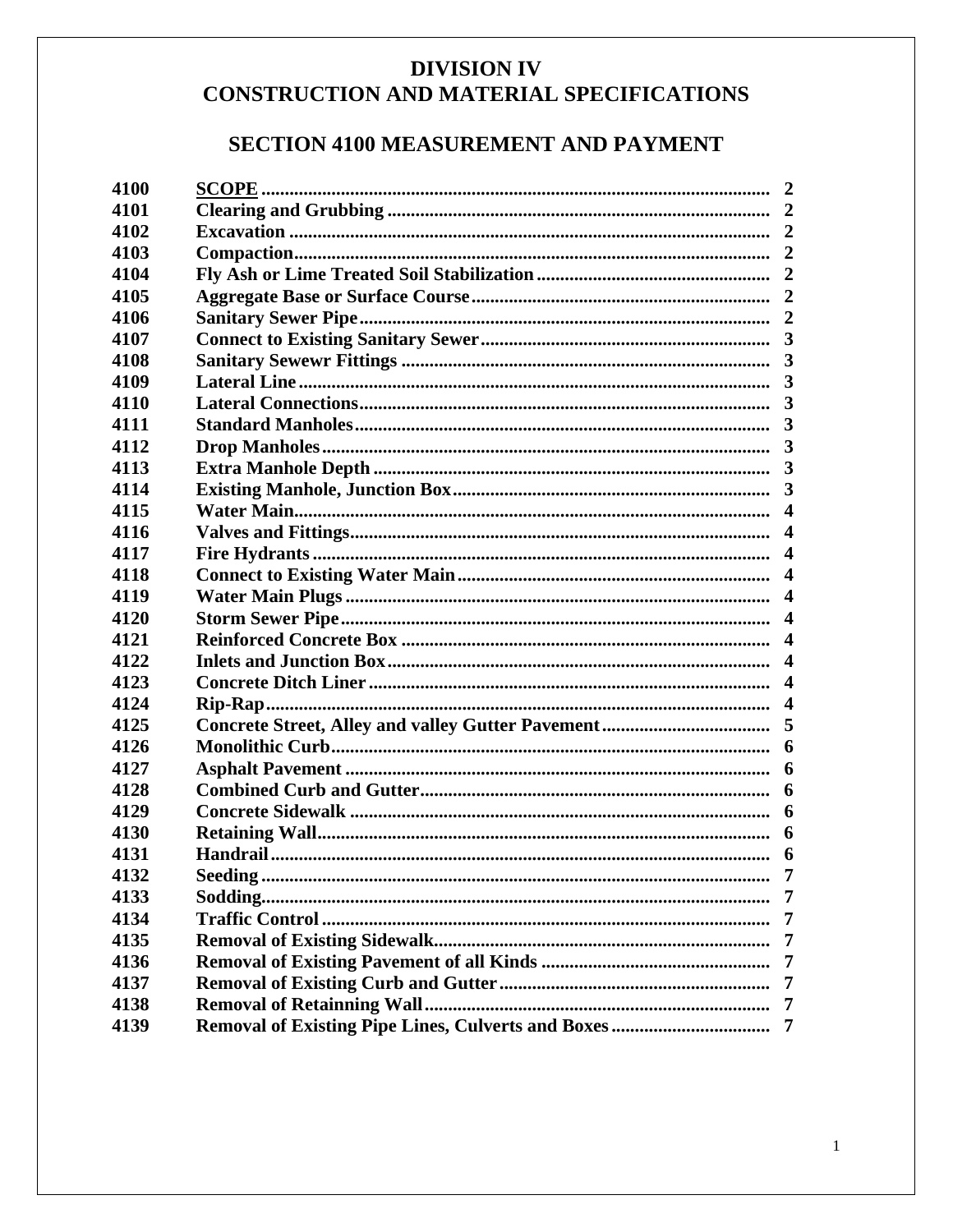# **SECTION 4100 MEASUREMENT AND PAYMENT**

#### **4100 SCOPE**

Payment for work performed by the Contractor under these specifications shall be made at the contract unit price for each of the units as listed in the contract and measured as hereinafter specified. Such payment shall compensate the Contractor for all costs in connection with furnishing all labor, equipment and materials necessary to complete the items in accordance with the drawings and specifications. All incidental work which may or may not have been specified or shown on the drawings, but which is essential to the completion of the project, including items such as backfill, sawing edges, clean up and disposal of unused or surplus material, shall be accomplished by the Contractor, in a workmanlike manner, without additional cost to the City. The quantities listed in the proposal are not guaranteed quantities and are listed only for the convenience of comparing bids. Payment will be made for the actual quantities constructed or installed, be they more or less than the listed quantities, unless the item is bid as plan quantity. Said quantities shall be measured and paid for as follows:

4101 Clearing and Grubbing

Payment for work performed in the operation of clearing and grubbing as shown on the plans shall be made on basis of lump sum.

4102 Excavation

Earth excavation shall be paid for by the cubic yard, measured in cut and computed from cross sections taken before the work is begun. There shall be no separate measurement or payment made for excavation of rock.

#### 4103 Compaction

Earth compaction shall be paid for by the cubic yard, measured in fill and computed from cross sections taken before the work is begun.

4104 Fly Ash or Lime Treated Soil Stabilization

Fly ash and lime treated soil stabilization will be paid for by the square yard of subgrade stabilized. Payment shall be according to plan quantity.

4105 Aggregate Base or Surface Course

Granular material that is used as either a base or surface course shall be paid for by the ton. Payment shall be based on load tickets provided by the Contractor.

#### 4106 Sanitary Sewer Pipe

Sanitary sewer pipe shall be paid for by the linear foot measured in place. Sewer pipe will be measured for payment through all line manholes, and to the center of manholes on the end of sewers. In cases where a line is stubbed out for future expansion the pipe shall be measured from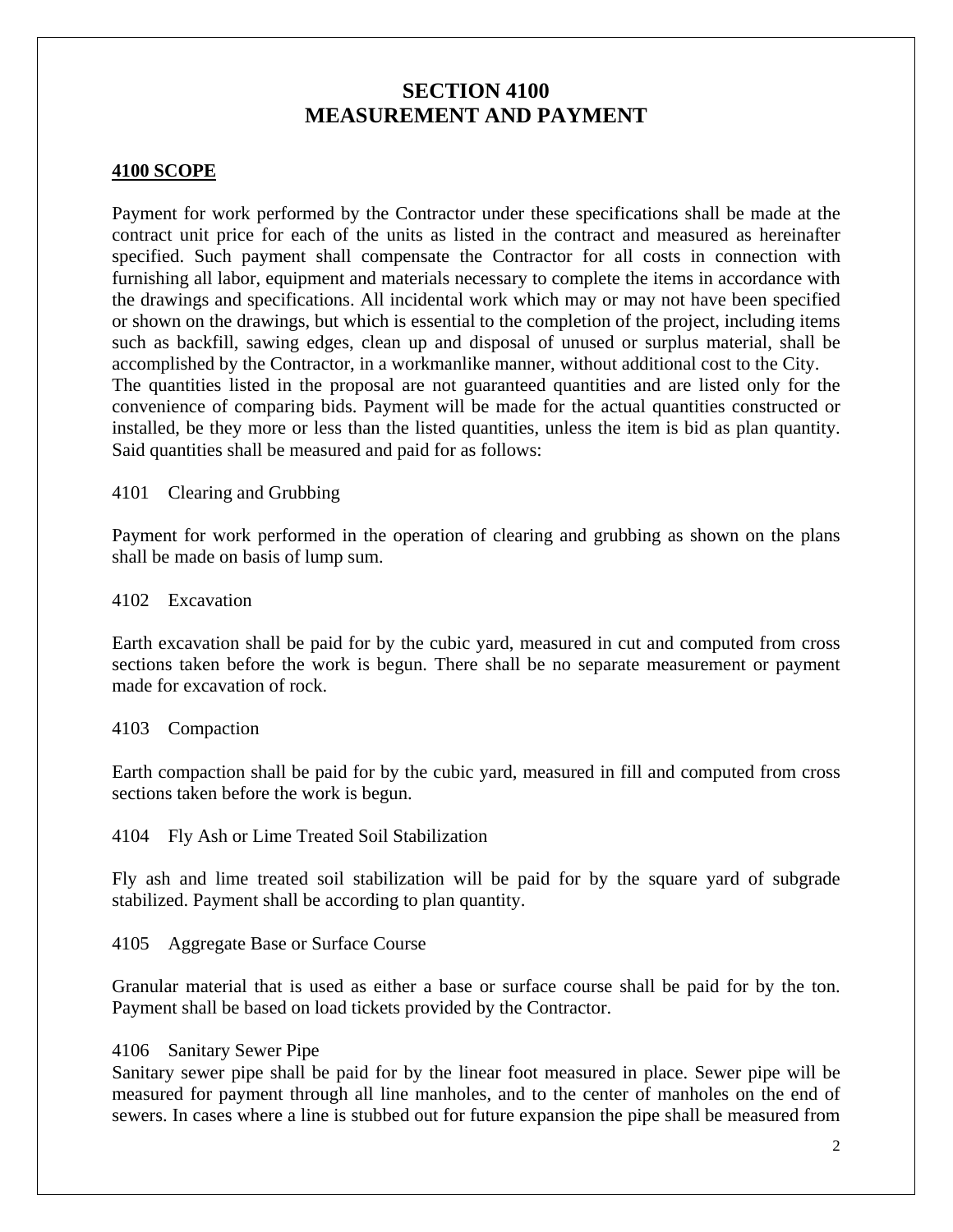the center of the last manhole to the end of pipe actually in place. Unit price shall include all connections to new manholes or structures.

# 4107 Connect to Existing Sanitary Sewer

Connection of new sanitary sewer mains to existing manholes or mains shall be paid per each connection.

4108 Sanitary Sewer Fittings

Fittings shall be paid per each fitting actually installed.

## 4109 Lateral Line

Laterals will be paid for by the linear foot as determined by plan quantity, unless substantial differences result from changes approved by the City Engineer and made in the field. In the latter case, measurement shall be made from the centerline of the sewer main to the 2'x 4" board marking the end of each lateral.

4110 Lateral Connections

Tees and wyes used to connect laterals to a new or existing main shall be paid per each actually installed. Lateral connections to manholes shall also be paid per each connection to new or existing manholes as actually constructed.

4111 Standard Manholes

Manholes shall be paid per each manhole actually constructed to a maximum depth of 6 feet. Measurement of depth shall be made from the invert grade at the center of the manhole to the top of the ring and cover.

4112 Drop Manholes

Drop manholes shall be paid per each manhole actually constructed to a maximum depth of six (6) feet. Additional depth shall be paid as Extra Depth Manhole. Payment shall include the construction of one or more outside drops regardless of depth.

4113 Extra Manhole Depth

Extra manhole depth shall be paid for by the vertical foot of extra depth in excess of the standard six (6) feet. Measurement shall be made from the invert grade at the center of the manhole to the top of the ring and cover,

# 4114 Regarding Existing Manhole, Junction Box or Valve Box

Regrading of existing manholes, junction boxes, or valves boxes shall be paid per each regraded to fit the finished pavement or ground profile.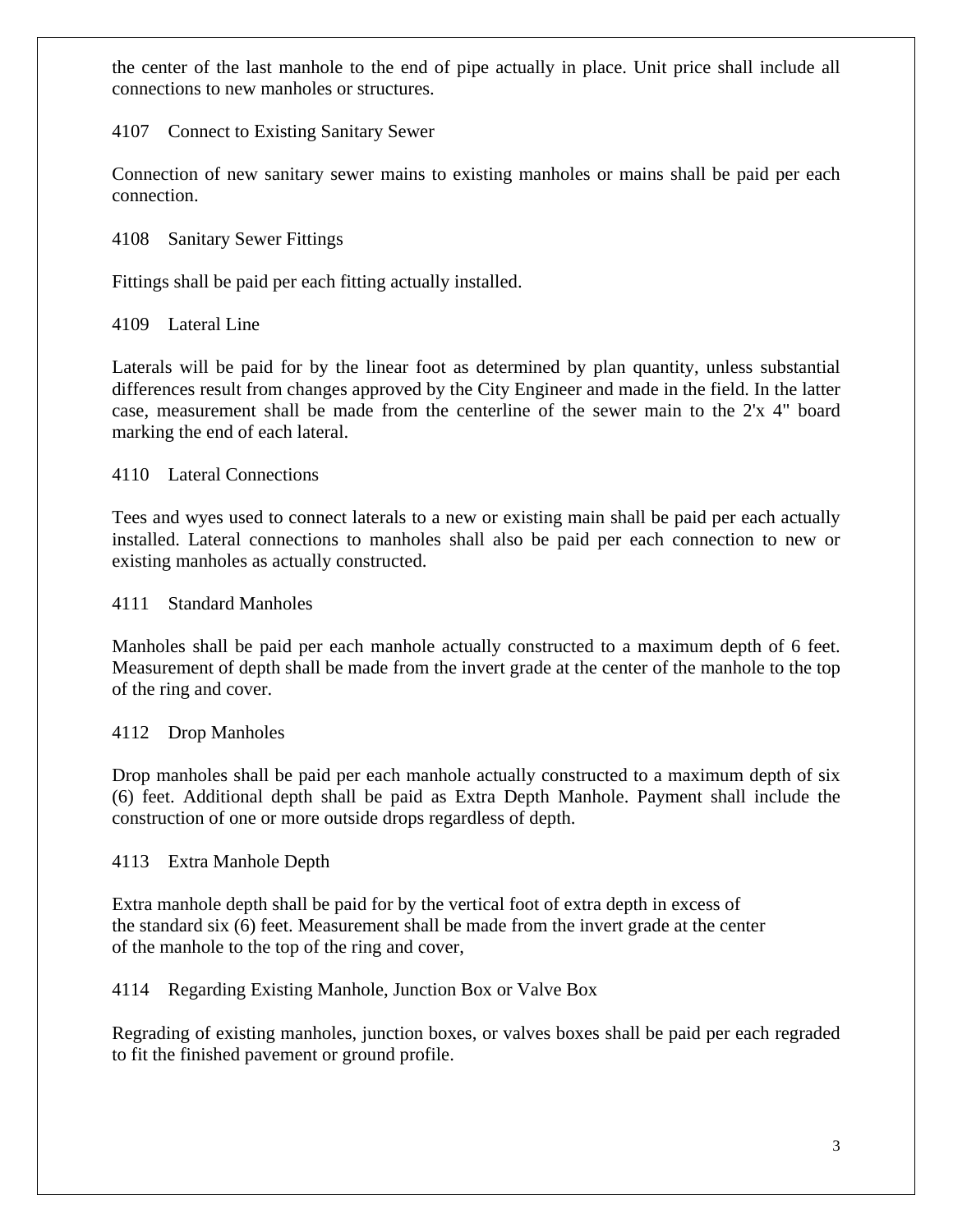#### 4115 Water Main

Water mains shall be paid for by the linear foot as determined by plan quantity, unless substantial differences result from changes approved by the City Engineer and made in the field. In the latter case, measurement will be made horizontally along the centerline of pipe from the point of connection straight through all valves and fittings to the end connection.

4116 Valves and Fittings

Valves and fittings (including reaction and thruct blocks) shall be paid per each actually installed.

4117 Fire Hydrants

Fire Hydrants shall be paid per each hydrant actually installed.

4118 Connect to Existing Water Main

Connection of new water mains to existing mains shall be paid per each connection.

4119 Water Main Plugs

Water main plugs (including friction blocks) shall be paid per each plug actually installed.

4120 Storm Sewer Pipe

Concrete pipe and corrugated metal pipe shall be paid for by the linear foot as measured along the centerline of all pipe in place. Measurements shall be to the inside edge of structures, excluding end sections. End sections and other special sections, such as precast bends or transition sections, shall be paid per each.

4121 Reinforced Concrete Box

Reinforced concrete boxes shall be paid for by the linear foot as measured in place along the centerline of the box. Measurement shall be from the outside face of the headwall to the outside face of the headwall, and shall include aprons, wingwalls and other similar appurtenances.

4122 Inlets and Junction Box

Inlets and junction boxes shall be paid per each.

4123 Concrete Ditch Liner

Concrete ditch liners shall be paid for by the square yard as measured in place.

4124 Rip-Rap

Rip-Rap shall be paid for by the ton, in place. Measurement shall be from load tickets provided by the Contractor.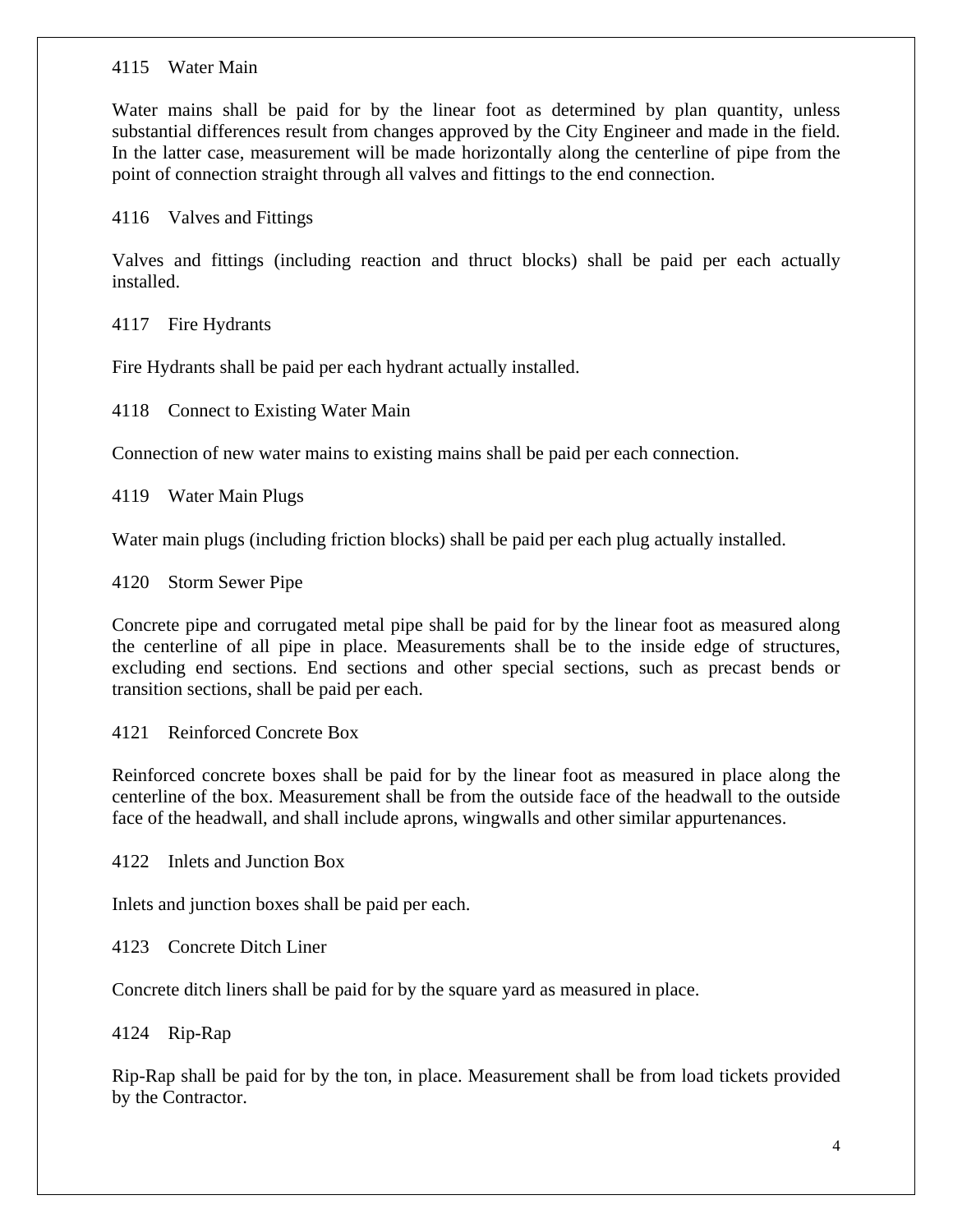#### 4125 Concrete Street, Alley and Valley Gutter Pavment

Concrete street, alley pavement and valley gutter shall be paid for by the square yard of pavement actually constructed. Pavement shall be measured from outside edge to outside edge in place.

Sections 25.1 and 25.2 shall be used to determine the amount deducted from the contract price when concrete is deficient in thickness or strength. If the concrete is def icient in both thickness and strenth, payment will be made at the lower percentage shown on either table, under the Portion of Contract Price Allowed. However, if the combined total deduction (Portion of Contract Price Allowed subtracted from 100) for deficiencies in thickness and strength exceeds fourty percent (40%), the Contractor shall remove and replace the concrete as directed by the City Engineer. Such removal and replacement shall be at the Contractor's expense.

## 4125.1 Price Adjustment for Thickness Deficiency

Where the average thickness of pavement is deficient by more than 4.2% of the design thickness, but not more than 10.4%, payment shall be made at an adjusted price as specified in the following table:

| Thickness          | Deficiency for         | <b>Portion of Contract</b> |
|--------------------|------------------------|----------------------------|
| Deficiency $(\% )$ | 6" Concrete (inches)   | Price Allowed              |
| 0.0\% to 4.2\%     | 6" to $5\frac{3}{4}$ " | 100%                       |
| 4.3 % to 6.3 %     | 5 3/4" to 5 5/8"       | 80%                        |
| 6.4 % to 8.3 %     | 5 5/8" to 5 1/2"       | 70%                        |
| 8.4% to 10.4%      | 5 1/2" to 5 3/8"       | 60%                        |

When the thickness of pavement is deficient by more than 10.4% of the design thickness, and in the judgment of the City Engineer, should not be removed and replaced, there shall be no payment for the areas retained. The thickness shall be determined by coring and testing the actual in-place pavement. Core samples shall be taken as described in Section 1.4.4 of STREETS AND PARKING LOTS.

#### 4125.2: Price Adjustment for Strength Deficiency

When the Strength requirements are deficient the following adjustment shall be made.

| Strength      | <b>Portion of Contract</b> |
|---------------|----------------------------|
| Deficiency    | Price Allowed              |
| 0\% to 5\%    | 100%                       |
| 5.1 % to 10%  | 85%                        |
| 10.1 % to 15% | 70%                        |
| 15.1 % to 20% | 60%                        |

When the strength of pavement is deficient by more than 20 % and in the judgment of the City Engineer, the area of such deficiency should not be removed and replaced, there shall be no payment for the areas retained. The strengths shall be determined by coring and testing the actual in-place pavement. Core samples shall be taken as described in Section 1.4.4 of STREETS AND PARKING LOTS.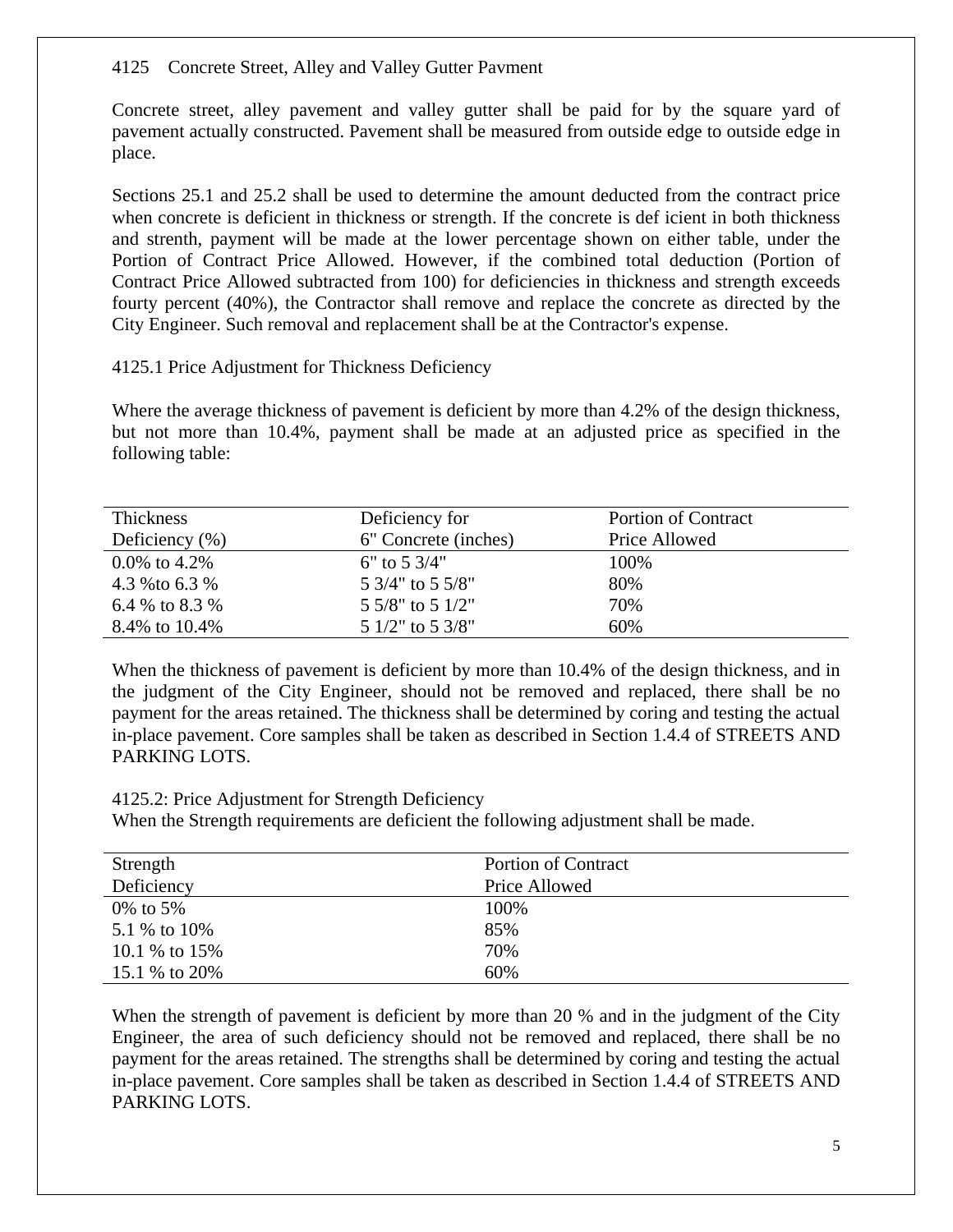#### 4126 Monolithic Curb

Monolithic curb shall be paid for by the linear foot of monolithic curb actually constructed as measured in place along the face of the curb.

#### 4127 Asphalt Pavement

Asphalt street pavement shall be paid for by the square yard of pavement actually constructed. Pavement shall be measured from edge to edge in-place and payment therefore shall include all materials necessary, except curb and gutter and valley gutter sections.

## 4127.1: Price Adjustment for Thickness Deficiency

Where the average thickness of asphalt pavement is deficient in thickness by more than 2.9%, but not more than 11.8%, payment will be made at an adjusted price as specified in the following table:

| Thickness          | Deficiency for         | <b>Portion of Contract</b> |
|--------------------|------------------------|----------------------------|
| Deficiency $(\% )$ | 81/2" Asphalt (inches) | Price Allowed              |
| $0.0\%$ to 2.9%    | $81/2$ " to $81/4$ "   | 100%                       |
| 3.0% to 5.9%       | $81/4$ " to 8"         | 80%                        |
| 6.0% to $8.8\%$    | 8 " to 7 3/4 "         | 70%                        |
| 8.9% to 11.8%      | 7 3/4 " to 7 1/2 "     | 60%                        |

When the thickness of pavement is deficient by more than 11.8% of the design thickness, and in the judgement of the City Engineer, should not be removed and replaced, there shall be no payment for the areas retained. The thickness shall be determined by coring and testing the actual in-place pavement. Core samples shall be taken as described in Section 1.4.4 of STREETS AND PARKING LOTS.

#### 4128 Combined Curb and Gutter

Combined curb and gutter shall be paid for by the linear foot of combined curb and gutter actually constructed as measured in place along the face of the curb and shall include all materials in place.

#### 4129 Concrete Sidewalk

Concrete sidewalk shall be paid for by the square foot measured in place.

```
4130 Retaining Wall
```
Retaining walls shall be paid for by the linear foot as measured in place.

4131 Handrail

Handrail shall be paid for by the linear foot as measured in place.